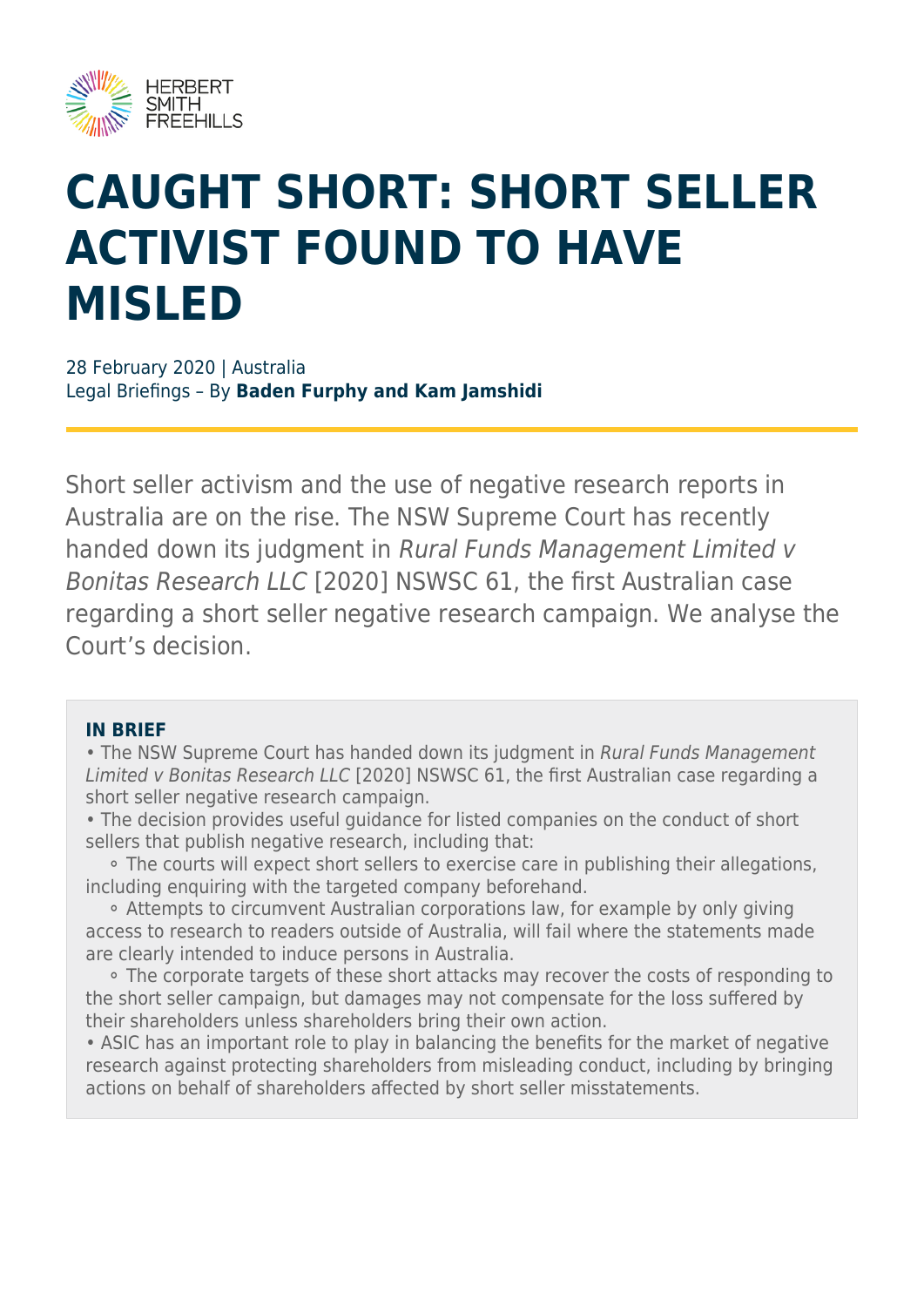# **BACKGROUND**

Short seller activism and the use of negative research reports in Australia are on the rise. In 2019, there were five negative research campaigns that caused an average decline of  $\sim$ 18% to the share price of the targeted companies. $1$ 

We have acted for a number of high profile clients the subject of activist campaigns, including Blue Sky on the Glaucus campaign.

In our experience, the legal battle lines between short seller activists and targeted companies have not been clearly defined. In particular, the accountability of short seller activists for misleading research had been untested. Until now.

We have now received judicial guidance on the rules of engagement. In February 2020, Hammerschlag J handed down his judgment in Rural Funds Management Limited v Bonitas Research LLC [2020] NSWSC 61. In that decision, the NSW Supreme Court found US-based activist short fund Bonitas Research (**Bonitas**) had contravened the Corporations Act by publishing misleading information on the Rural Funds Group (**Rural Funds**).

The decision is a welcome development, and should give boards and legal and investor relations teams stronger footing in combating negative research campaigns.

The key findings from the Rural Funds decision include:

- The courts will expect short sellers to exercise care in publishing their allegations, including enquiring with the targeted company beforehand.
- Attempts to circumvent the Australian corporations law, for example by only giving access to research to readers outside of Australia, will fail where the statements made are clearly intended to induce persons in Australia.
- The corporate targets of these short attacks may recover for the costs of responding to the short seller campaign, but damages may not compensate for the loss suffered by their shareholders.

There is an important role for ASIC to play to balance the benefits for the market of negative research against protecting shareholders from misleading conduct, including by bringing actions on behalf of shareholders affected by short seller misstatements.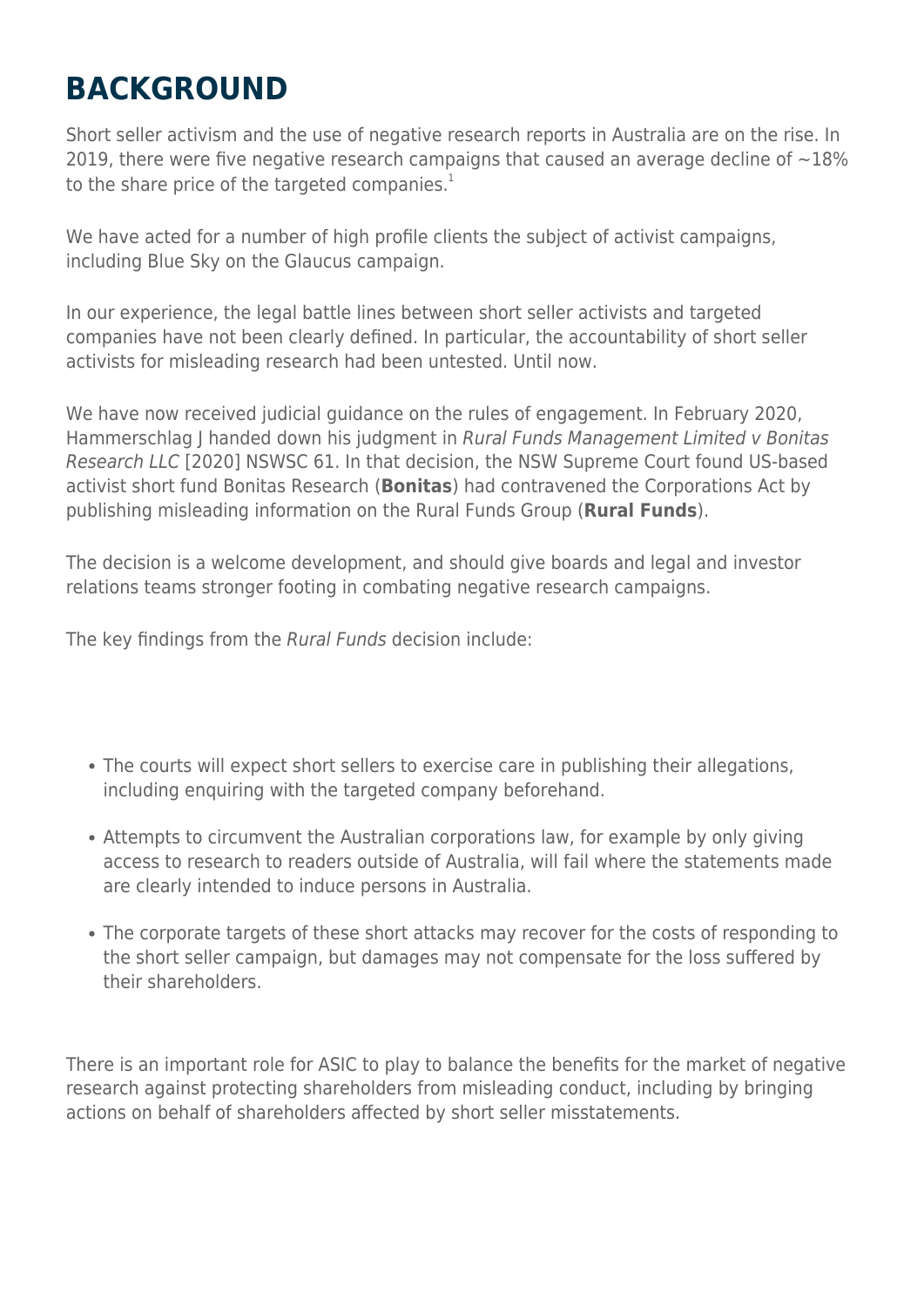# **THE BONITAS CAMPAIGN AGAINST RURAL FUNDS**

Bonitas' attack on Rural Funds was typical of the short seller playbook. In August 2019, the short seller published research claiming Rural Funds had misstated its financial performance and that its securities were worthless.

Key claims made by Bonitas in its research that the Court ultimately found to be misleading included that Rural Funds Management had:

- artificially inflated its income;
- dishonestly received certain income to the detriment of the unitholders of the Rural Funds Trust, which it managed; and
- breached the Rural Funds Trust's constitution regarding the cap on management fees.

Shortly after Bonitas published its research, Rural Funds responded with a rebuttal of the allegations, supported by an independent investigation by Ernst & Young.

Bonitas took steps aimed at avoiding the Australian corporations law from applying to its research. For example, those accessing the research were required to confirm they resided outside of Australia. This gave rise to an unsatisfactory state of affairs, where some shareholders could access the report and others could not – creating information inefficiencies in the market for Rural Funds' securities.

Rural Funds securityholders were vulnerable. Their securities fell 42% on the day the Bonitas research was released, only to recover 40% in the following days where they have settled. During this volatility, Australian securityholders were notionally not permitted to access the Bonitas report, creating information asymmetry in the market.

# **JURISDICTIONAL QUESTION**

Rural Funds commenced proceedings against Bonitas in the NSW Supreme Court in October 2019.

The Bonitas response to the litigation was defiant:

"You have commenced litigation in Australia and invited us to participate. We respectfully decline the invitation. Australian courts have no jurisdiction over us, and we will contest the enforcement of any orders or judgments you obtain…"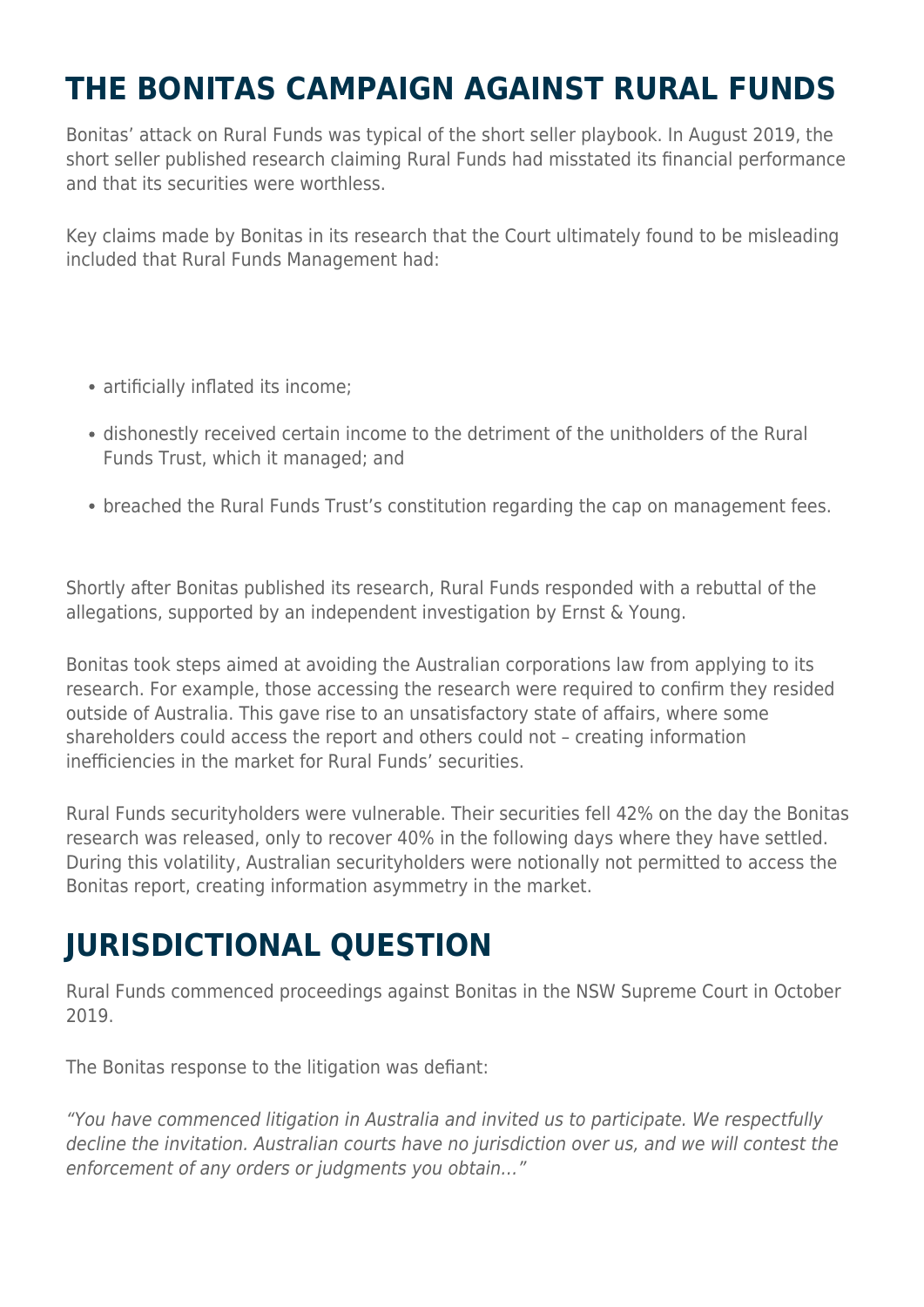Bonitas' dismissiveness raised the question – are short seller activists really above our corporations laws?

A position whereby offshore funds are not governed by the laws designed to keep our markets efficient, would clearly be an unlevel playing field. Corporate targets of negative research campaigns are bound by a strict disclosure and liability regime. It must follow that short sellers too are accountable for their statements in order to preserve the integrity of our markets.

The NSW Supreme Court has now confirmed this; short sellers will be held accountable where their statements are intended to induce persons in Australia.

The position is analogous to the conclusion reached in defamation cases involving the publishing of material offshore but available on the internet. A 2002 High Court case is authority for Australian defamation laws applying to material published on the internet, as the damage to reputation occurs within Australia.

### **BONITAS' CONTRAVENTIONS**

In respect of Bonitas' misleading statements set out above, the NSW Supreme Court held that Bonitas and its CEO had breached the following sections of the Corporations Act that prohibit a person from:

- a. Section 1041E: making false or misleading statements likely to induce a person to dispose financial products where the person making the statement does not care whether the statement is true or false;
- b. Section 1041F: inducing a person to deal in financial products by publishing a statement, if the person is reckless as to whether the statement is misleading; and
- c. Section 1041H: engaging in conduct in relation to a financial product that is misleading or deceptive.

Rural Funds also sought a finding that Bonitas had contravened section 1041D, with the aim of having profits made by Bonitas as a result of the conduct included in the assessment of damages. That section requires that:

information be circulated to the effect that the price for securities is likely to fall;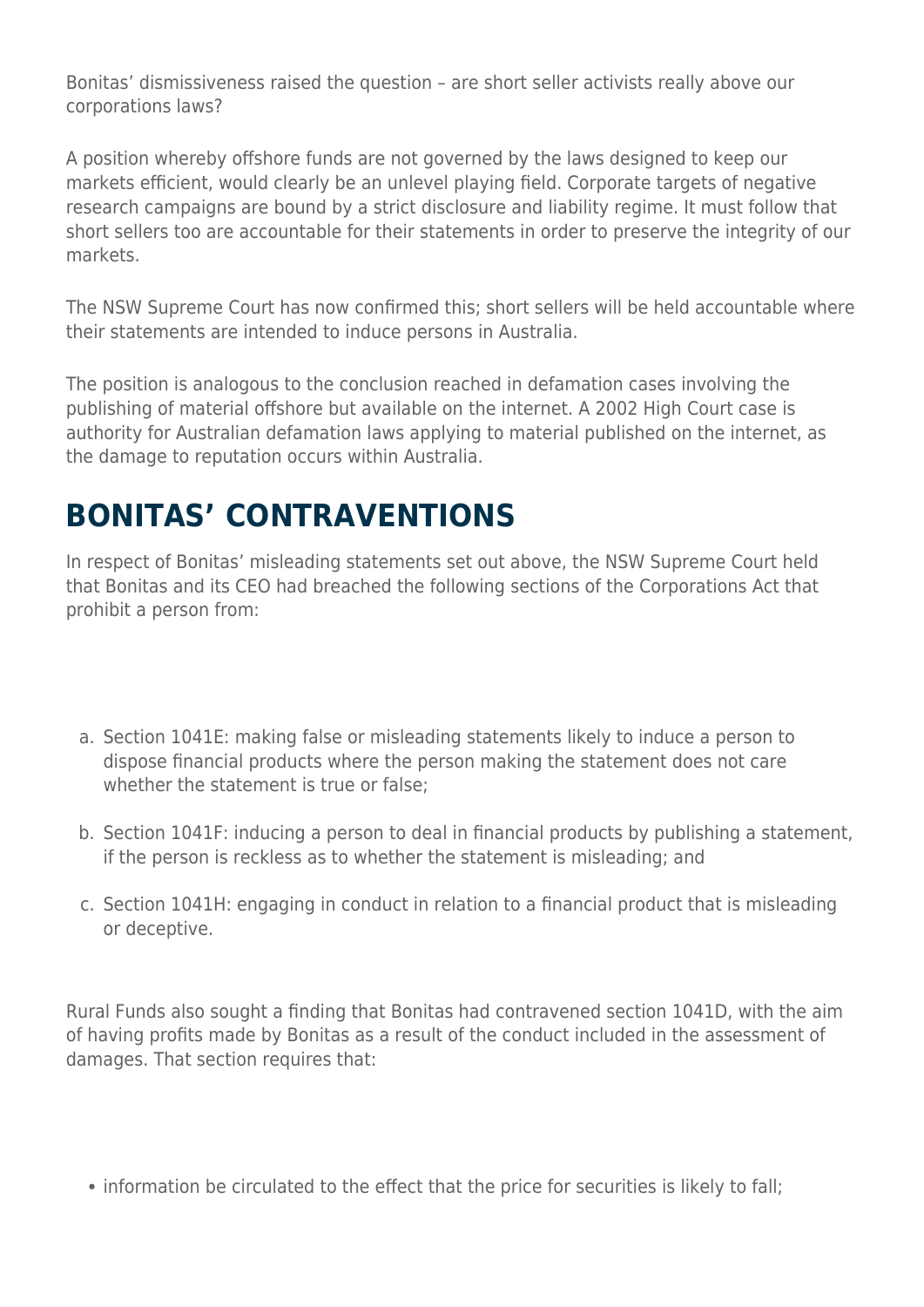- the fall in price be because of a transaction in respect of the securities; and
- the transaction constitutes a contravention of section 1041E and 1041F.

Hammerschlag J did not find a breach of section 1041D in this case. The Court held that Section 1041D required both the dissemination of information and a transaction that contravenes section 1041E and 1041F. In this case there was no such transaction.

#### **RECOVERING SHAREHOLDERS' LOSS – A ROLE FOR ASIC**

Section 1041(I) of the Corporations Act permits a person who suffers loss as a result of the contravention of the above provisions to recover damage from any person involved in the contravention. Rural Funds relied on this provision to seek to recover its costs in responding to the Bonitas research. The Court is yet to assess damages in the case.

Of course, the greater quantum of loss is likely to have been suffered by Rural Funds securityholders that sold their securities soon after the release of the Bonitas report.

Rural Funds is unable to recover loss on behalf of those shareholders, and while a class action supported by a litigation funder is possible, litigation funders have not been active in this space, presumably in part due to the lack of judicial guidance in the area.

Interestingly, it is open for ASIC to exercise its power under section 50 of the Australian Securities and Investments Commission Act 2001 (Cth) to bring proceedings against Bonitas on behalf of the affected Rural Funds securityholders, if ASIC believes it is in the public interest to do so. Use of the power has been rare.

We believe that the market would benefit from ASIC taking action on behalf of affected securityholders in the Rural Funds matter, particularly in circumstances where the Court has already held that the conduct amounted to a contravention of the Corporations Act. Doing so would give ASIC the opportunity to remedy the loss of affected shareholders, focus the minds of short sellers publishing research and secure further jurisprudence in this emerging area.

To date, the corporate regulator appears to have largely let these situations play out on the grounds that the short sellers have a role to play in correcting market inefficiencies. The weight of that view must be balanced against protecting markets from being misled or even manipulated. Taking action on behalf of affected securityholders would help better balance these competing priorities.

# **TIME FOR REGULATORY GUIDANCE**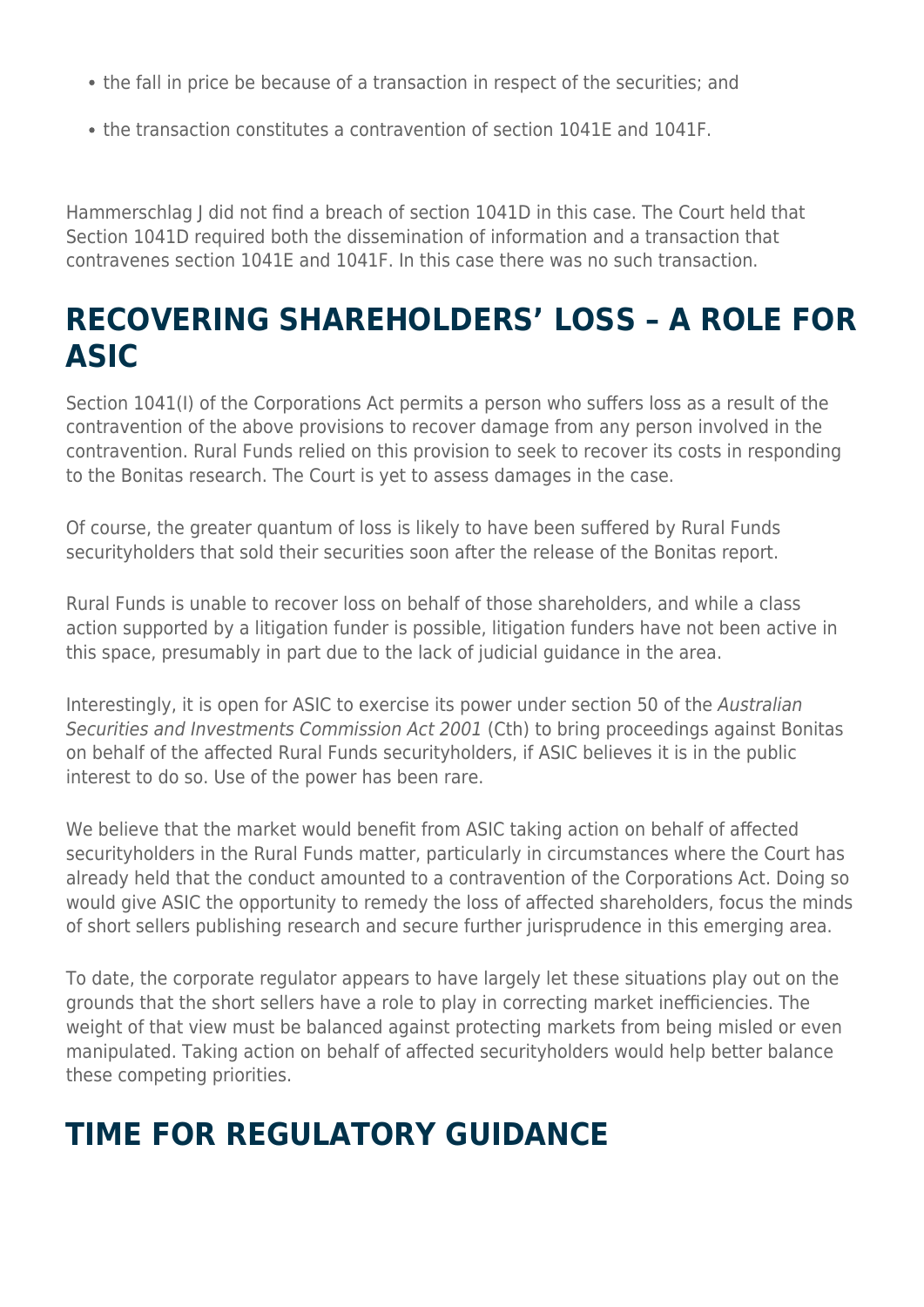Longer term, we believe ASIC has an important role to play in providing guidance for short sellers on acceptable and unacceptable conduct. ASIC of course provides significant guidance on disclosure obligations in the context of takeovers, and we believe a lot of the principles and concepts could be applied analogously to the content of short seller research.

For example, the market would benefit from guidance on expectations regarding the basis necessary to support a claim and obligations to correct disclosure that is proven to be inaccurate or misleading. Further, clear guidance on the need for full disclosure of the invested position of persons publishing such research would allow readers to clearly identify vested interests.

# **CONCLUSION**

Bonitas claimed the Rural Funds' litigation was an attempt to abrogate the First Amendment right to freedom of speech in the US Constitution. We are supportive of that freedom of speech, provided it does not cut across the principle of efficient and informed markets.

Ultimately, short sellers will continue to be part of the Australian corporate landscape. The Rural Funds decision is a timely message that short sellers are not above our corporations law.

Herbert Smith Freehills have acted for a number of high profile clients the subject of activist campaigns.

#### **ENDNOTES**

1. The targets of the negative research in 2019 were Wisetech Global, Rural Funds Group, AVZ Minerals, Treasury Wine Estate and CIMIC.